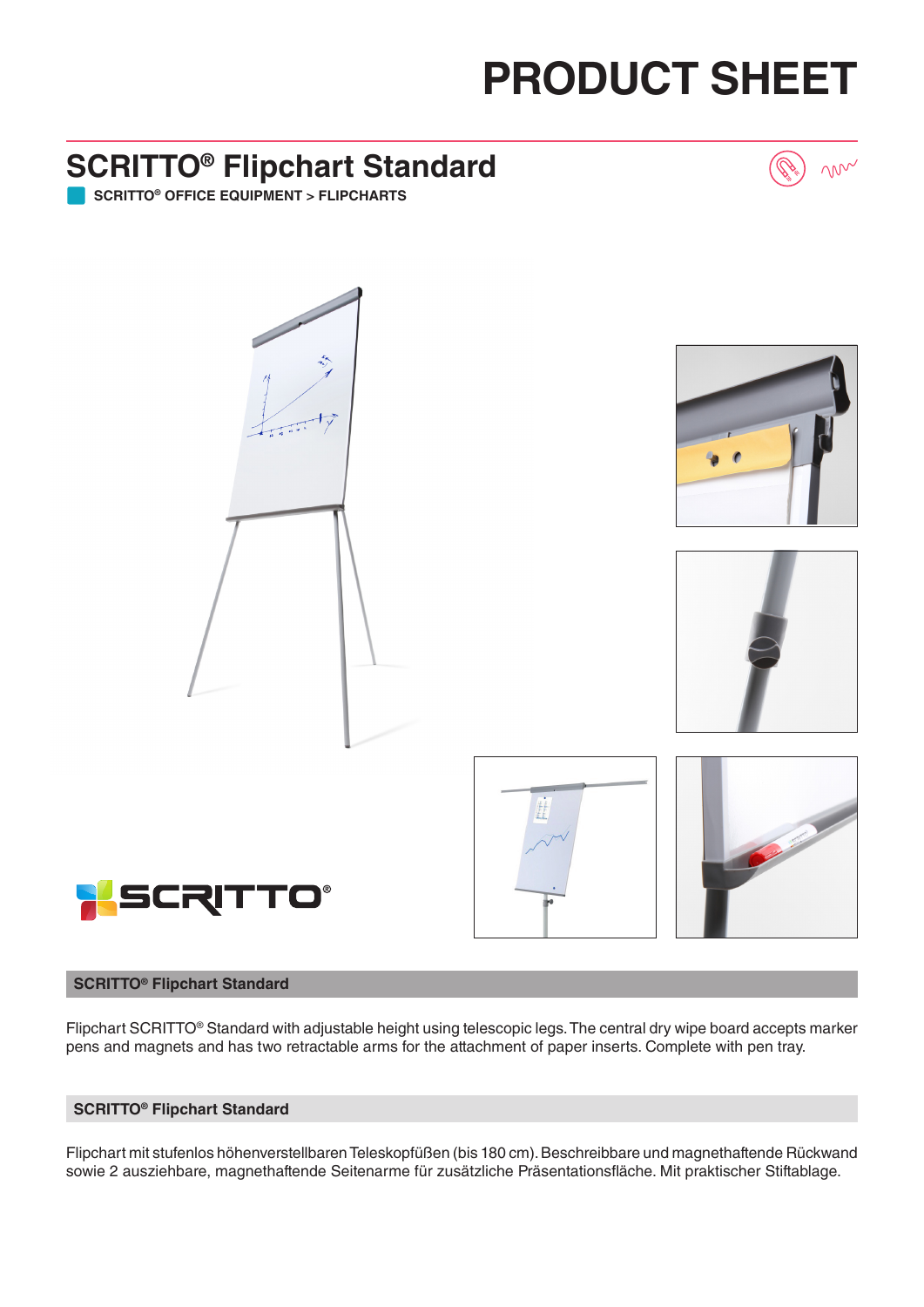# **PRODUCT SHEET**

#### **SCRITTO® Flipchart Standard**

**SCRITTO® OFFICE EQUIPMENT > FLIPCHARTS**